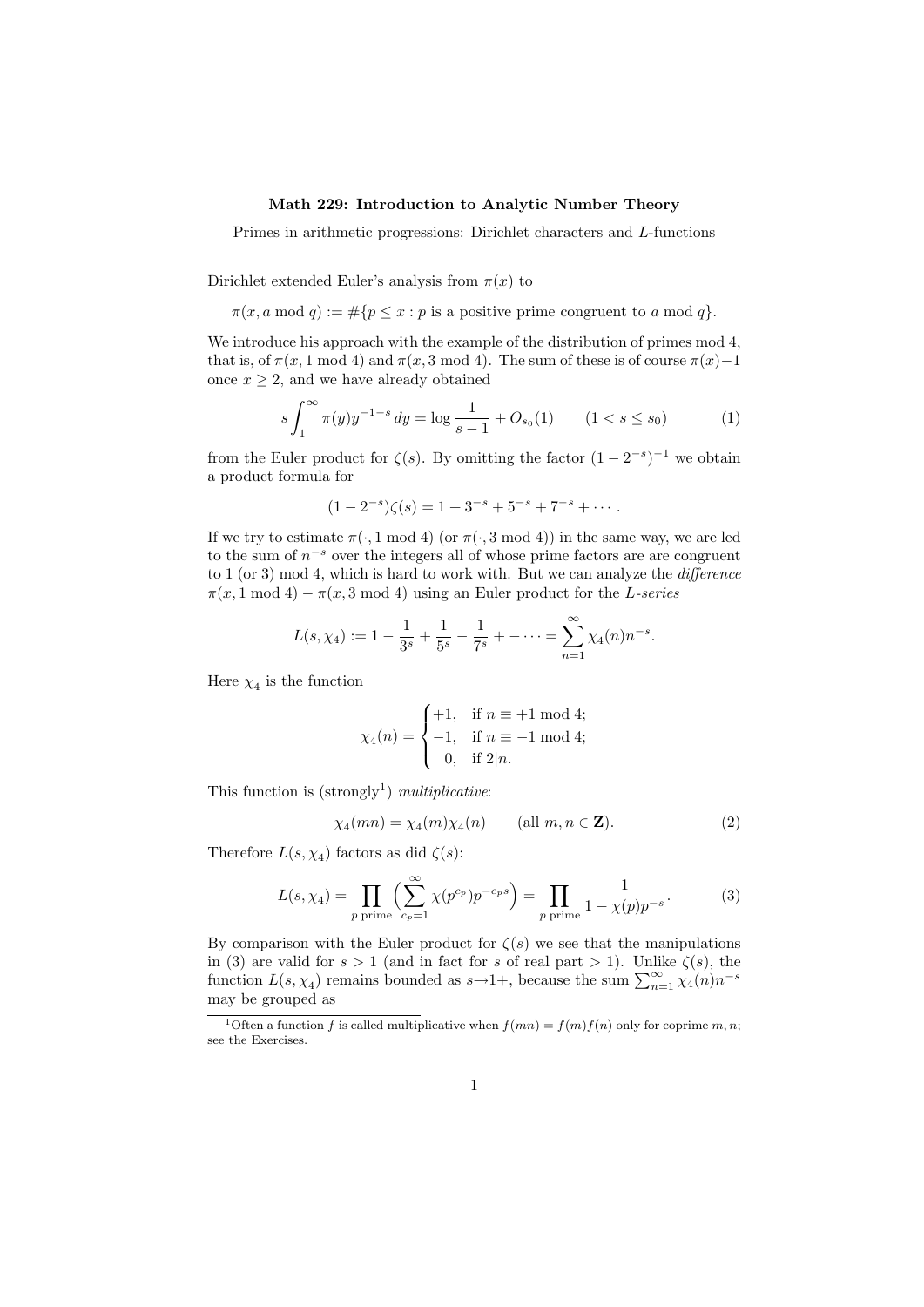$$
\left(1 - \frac{1}{3^s}\right) + \left(\frac{1}{5^s} - \frac{1}{7^s}\right) + \left(\frac{1}{9^s} - \frac{1}{11^s}\right) + \cdots
$$

in which the *n*-th term is  $O(n^{-(s+1)})$  (why?). Indeed this regrouping lets us extend  $L(\cdot, \chi_4)$  to a continuous function on  $(0, \infty)$ . Moreover, each of the terms  $(1-3^{-s}), (5^{-s}-7^{-s}), (9^{-s}-11^{-s}), \dots$  is positive, so  $L(s, \chi_4) > 0$  for all  $s > 0$ , in particular for  $s = 1$  (you probably already know that  $L(1, \chi_4) = \pi/4$ ). The same analysis we used to get an estimate on the Mellin transform of  $\pi(\cdot)$  from the Euler product for  $\zeta(s)$  can now be used starting from (3) to obtain:<sup>2</sup>

$$
s \int_{1}^{\infty} \pi(y, \chi_4) y^{-1-s} dy = O(1) \qquad (1 < s \le 2), \tag{4}
$$

where

$$
\pi(y, \chi_4) := \pi(y, 1 \mod 4) - \pi(y, 3 \mod 4) = \sum_{p \le y} \chi_4(p).
$$

Averaging (4) with (1), we find that

$$
\begin{array}{lcl} s\int_1^\infty \pi(y,1\ {\rm mod}\ 4) y^{-1-s}\,dy&=&\displaystyle\frac{1}{2}\log \frac{1}{s-1}+O(1)\quad &(1
$$

This is consistent with  $\pi(x, \pm 1 \mod 4) \sim \frac{1}{2}x/\log x$ , and corroborates our expectation that there should be on the average as many primes congruent to  $+1 \mod 4$  as  $-1 \mod 4$ . Specifically, it shows that for  $a = \pm 1$  the set of primes congruent to a mod 4 has logarithmic density  $1/2$  in the primes. This concept is defined as follows:

**Definition.** Suppose P is a set of positive integers such that  $\sum_{n\in P} 1/n$  diverges. A subset S of P is said to have *logarithmic density*  $\delta$  if

$$
\left(\sum_{n\in S} n^{-s}\right) \Big/ \left(\sum_{n\in P} n^{-s}\right) \to \delta
$$

as  $s \rightarrow 1+$ . Taking for P the set of primes, we see that a set S of primes has logarithmic density  $\delta$  if and only if

$$
\sum_{p \in S} p^{-s} \sim \delta \log \frac{1}{s-1}
$$

as  $s\rightarrow 1+$ .

This notion of "logarithmic density" has the properties we would expect from a density:  $\delta \in [0,1]$ ; a set of positive density is nonempty; if disjoint sets  $P_1, P_2$ 

<sup>&</sup>lt;sup>2</sup>Again, the choice of  $s_0 > 1$  does not matter, because we are concerned with the behavior near  $s = 1$ ; thus we have made the traditional and convenient choice  $s_0 = 2$ , rather than continue with an unspecified  $s_0$  and a distracting subscript in  $O_{s_0}$ .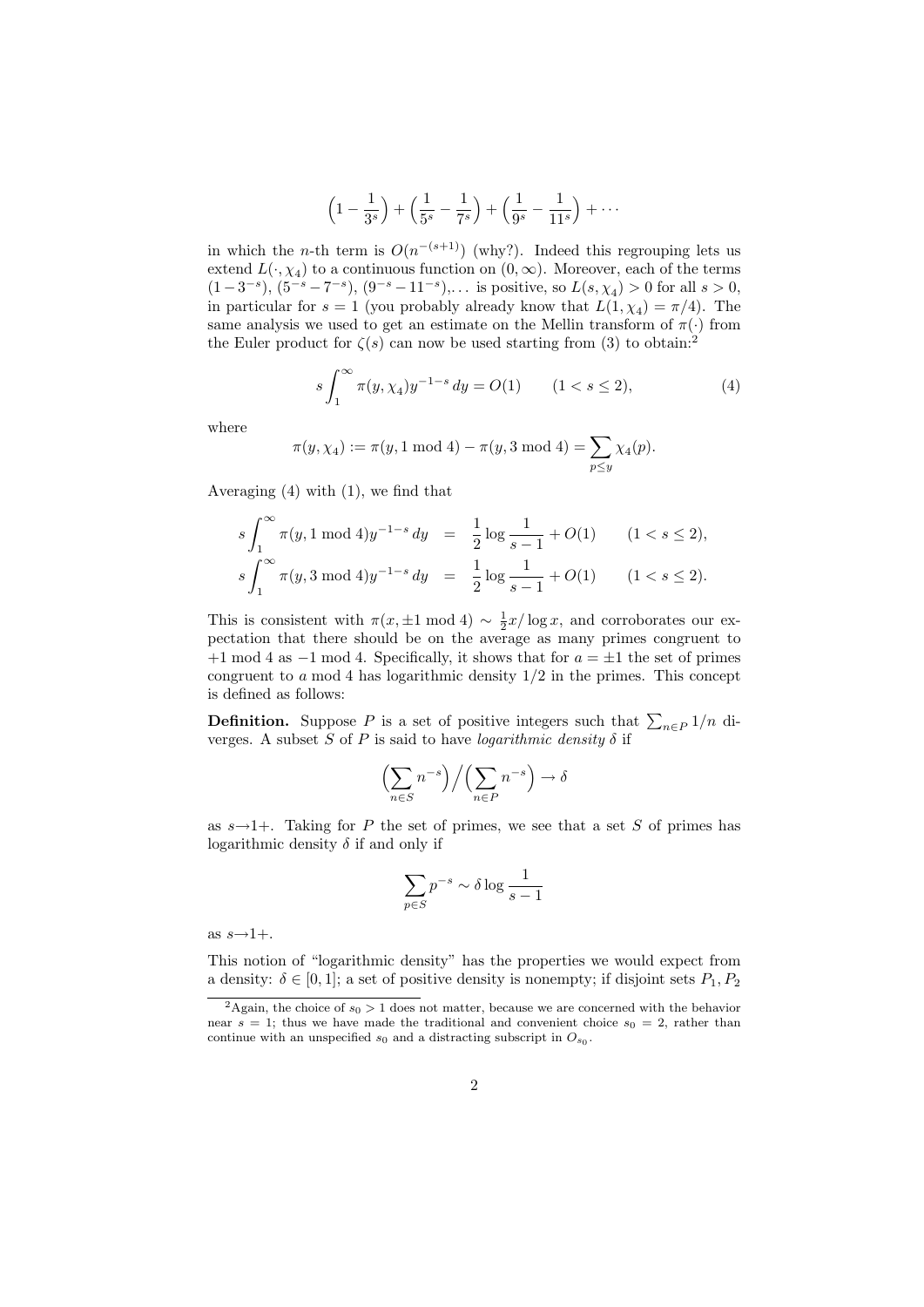have logarithmic densities  $\delta_1, \delta_2$ , then  $P_1 \cup P_2$  has logarithmic density  $\delta_1 + \delta_2$ ; and if  $P_1, P_2$  are sets of logarithmic densities  $\delta_1, \delta_2$  and  $P_1 \subseteq P_2$ , then  $\delta_1 \leq \delta_2$ . See the first Exercise for further information.

We can use the notion of logarithmic density to state Dirichlet's theorem as follows:

Theorem [Dirichlet]. For any positive integer q, and any integer a coprime to q, the primes congruent to a mod q constitute a set of logarithmic density  $1/\varphi(q)$  in the primes.

Here  $\varphi$  is the Euler phi ("totient") function,  $\varphi(q) = |(\mathbf{Z}/q\mathbf{Z})^*|$ . We have just proved the cases  $(q, a) = (4, \pm 1)$  of Dirichlet's theorem. The same method disposes of  $(q, a) = (3, \pm 1)$ , using

$$
(1-3^{-s})\zeta(s) = 1 + 2^{-s} + 4^{-s} + 5^{-s} + 7^{-s} + 8^{-s} + \cdots
$$

and

$$
L(s, \chi_3) := 1 - \frac{1}{2^s} + \frac{1}{4^s} - \frac{1}{5^s} + \dots = \sum_{n=1}^{\infty} \chi_3(n) n^{-s},
$$

Where  $\chi_3$  is the multiplicative function defined by

$$
\chi_3(n) = \begin{cases} +1, & \text{if } n \equiv +1 \bmod 3; \\ -1, & \text{if } n \equiv -1 \bmod 3; \\ 0, & \text{if } 3|n. \end{cases}
$$

With a tad more work we can deal with  $q = 8$ . Let  $\chi_8(n)$  be  $+1$  if  $n \equiv \pm 1 \mod 8$ ,  $-1$  if  $n \equiv \pm 3 \mod 8$ , and 0 if n is even. This is a multiplicative function, as is  $\chi_4\chi_8$ ; the resulting L-functions

$$
L(s, \chi_8) = \sum_{n=1}^{\infty} \chi_8(n) n^{-s} = 1 - \frac{1}{3^s} - \frac{1}{5^s} + \frac{1}{7^s} + \dots + \dots,
$$
  

$$
L(s, \chi_4 \chi_8) = \sum_{n=1}^{\infty} \chi_4 \chi_8(n) n^{-s} = 1 + \frac{1}{3^s} - \frac{1}{5^s} - \frac{1}{7^s} + \dots
$$

have Euler products for  $s > 1$  and are positive for  $s > 0$  (to prove this for  $L(s, \chi_8)$ , group the terms in fours rather than pairs and use the convexity of the function  $n \mapsto n^{-s}$ ). We deduce that

$$
\sum_{p} \chi_{8}(p)p^{-s} = O(1) \text{ and } \sum_{p} \chi_{4}\chi_{8}(p)p^{-s} = O(1)
$$

for  $s \in (1, 2]$ , which combined with previous results yields Dirichlet's theorem for  $q = 8$ . Similarly we can handle  $q = 12$ , and with some more effort even  $q = 24.$ 

What about  $q = 5$ ? We have the "quadratic character", which takes n to  $+1$ or −1 if  $x \equiv \pm 1$  or  $\pm 2 \mod 5$  (and to 0 if 5|n), but this only lets us separate quadratic from non-quadratic residues mod 5. We need a new idea to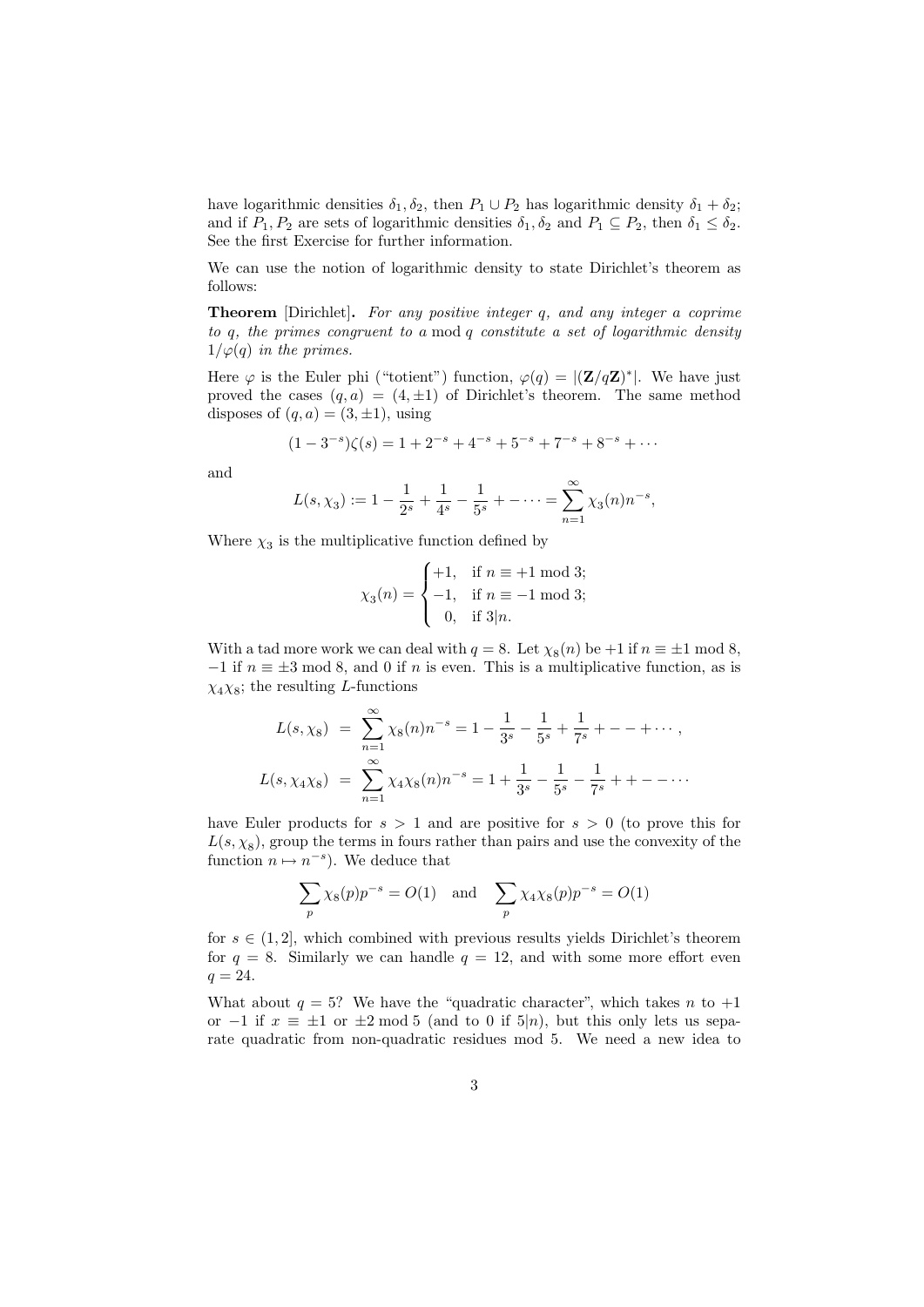get at the individual nonzero residue classes mod 5. (Recall that  ${5k+2}$ ) and  ${5k-2}$  are the first cases of arithmetic progressions that we could not prove contain infinitely many primes using variations of Euclid's proof.) Let  $\chi$  be the multiplicative function from **Z** to the *complex* numbers which takes  $n \equiv 0, 1, 2, 3, 4 \mod 5$  to  $0, 1, i, -i, -1$ . Another such function is the complex conjugate  $\bar{\chi} = \chi^3$ , while  $\chi^2$  is the quadratic character and  $\chi^4$  is the "trivial" character" taking n to 0 or 1 according as  $5|n$  or not. The resulting L-functions  $\sum_{n} \chi(n) n^{-s}$ ,  $\sum_{n} \overline{\chi}(n) n^{-s}$  then take complex values, but still have Euler products and extend to continuous functions on  $s > 0$ . Moreover, these functions never vanish on  $s > 0$ ; indeed their real and imaginary parts are both nonzero, as we see by combining the real terms into  $(5k+1, 5k+4)$  pairs and the imaginary terms into  $(5k + 2, 5k + 3)$  pairs. Likewise the L-function associated to the quadratic character  $\chi^2$  has an Euler product and is positive for  $s > 0$  by convexity of  $n^{-s}$ . We conclude as before that  $\sum_{p} \chi^{j}(p) p^{-s} = O(1)$  as  $s \to 1+$ for each  $j = 1, 2, 3$ , and recover Dirichlet's theorem for  $q = 5$  by taking linear combinations of these sums and  $\sum_{p} p^{-s} = \log \frac{1}{s-1} + O(1)$ .

For general  $q$ , we proceed analogously, using linear combinations of *Dirichlet* characters, whose definition follows.

**Definition.** For a positive integer  $q$ , a Dirichlet character mod  $q$  is a function  $\chi : \mathbf{Z} \rightarrow \mathbf{C}$  that is

- q-periodic:  $n \equiv n' \mod q \Rightarrow \chi(n) = \chi(n')$ ;
- supported on the integers coprime to  $q$  and on no smaller subset of  $\mathbf{Z}$ :  $(n, q) = 1 \Leftrightarrow \chi(n) \neq 0;$  and
- multiplicative:  $\chi(m)\chi(n) = \chi(mn)$  for all integers m, n.

To such a character is associated the Dirichlet L-series

$$
L(s,\chi) := \sum_{n=1}^{\infty} \chi(n)n^{-s} = \prod_{p} \frac{1}{1 - \chi(p)p^{-s}} \qquad (s > 1).
$$
 (5)

*Examples:* The *trivial character*  $\chi_0$  mod q is defined by  $\chi(n) = 1$  if  $(n, q) = 1$ and  $\chi(n) = 0$  otherwise. Its associated L-series is

$$
L(s, \chi_0) = \prod_{p|q} (1 - p^{-s}) \cdot \zeta(s).
$$
 (6)

If l is prime then the Legendre symbol  $(\cdot/l)$ , defined by  $(n/l) = 0, 1, -1$  according as n is zero, a nonzero square, or not a square mod  $l$ , is a character mod  $l$ . If  $\chi$  is a Dirichlet character mod q then so is its complex conjugate  $\overline{\chi}$  (defined of course by  $\overline{\chi}(n) = \overline{\chi(n)}$ , with  $L(s, \overline{\chi}) = \overline{L(s, \chi)}$  for  $s > 1$ . If  $\chi, \chi'$  are characters mod  $q, q'$  then  $\chi \chi'$  is a character mod lcm $(q, q')$ . In particular, we have:

**Lemma:** For each  $q$ , the characters mod  $q$  constitute a group under pointwise multiplication, with identity  $\chi_0$  and inverse  $\chi^{-1} = \overline{\chi}$ .  $\Box$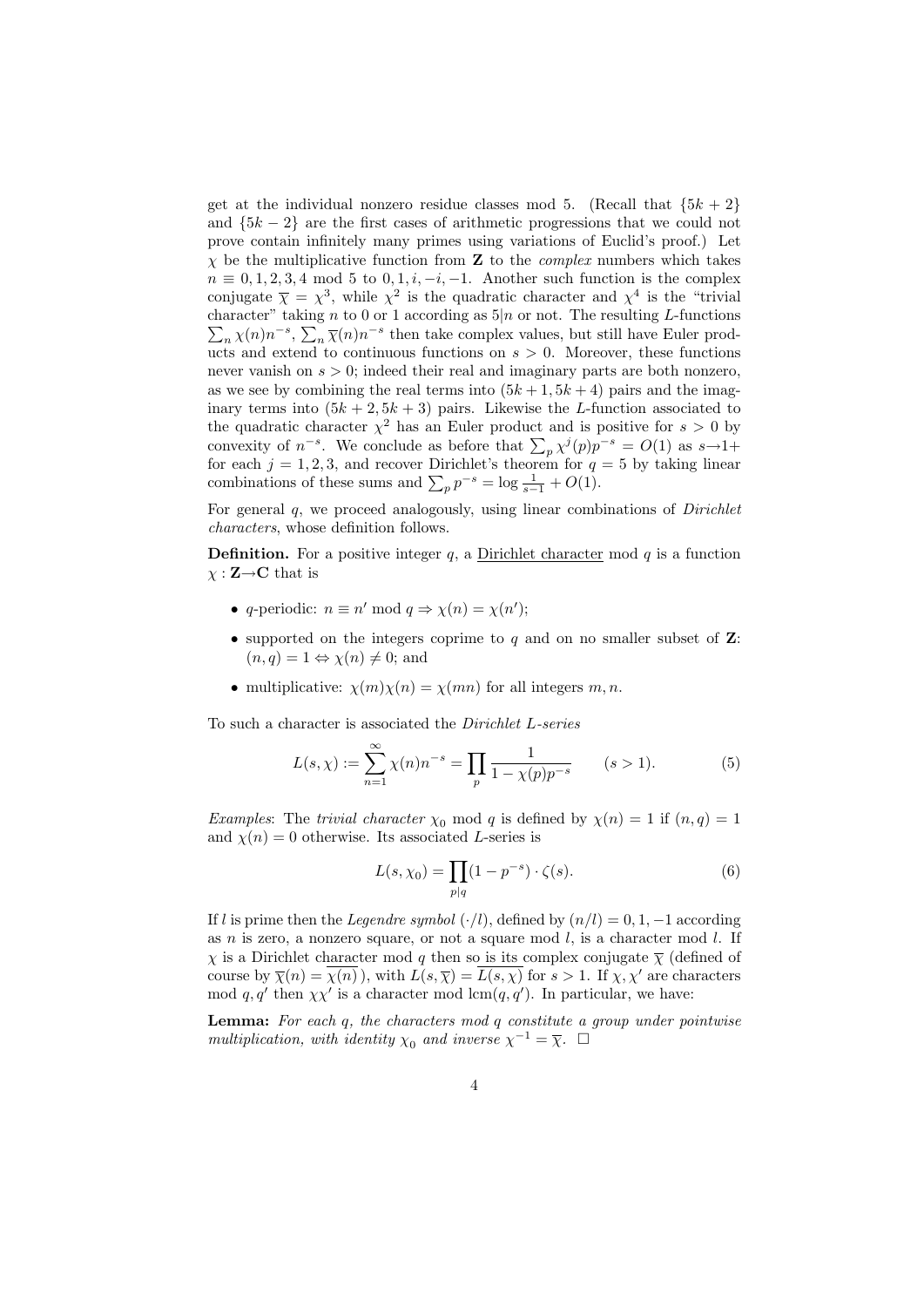What is this group? A Dirichlet character mod  $q$  is just a homomorphism from  $(\mathbf{Z}/q\mathbf{Z})^*$  to the unit circle, extended by zero to a function on  $\mathbf{Z}/q\mathbf{Z}$  and lifted to Z. Therefore the group of such characters is the Pontrjagin dual of  $(\mathbf{Z}/q\mathbf{Z})^*$ . Pontrjagin duality for *finite* abelian groups like  $(\mathbf{Z}/q\mathbf{Z})^*$  is easy, since it is equivalent to the theory of the discrete Fourier transform. We next recall the basic facts.

For any finite abelian group G, let  $\hat{G}$  be its Pontrjagin dual, defined as the group of homomorphisms from  $G$  to the unit circle in  $C$ . Then the dual of  $G \times H$  is  $\hat{G} \times \hat{H}$ , and the dual of  $\mathbf{Z}/m\mathbf{Z}$  is a cyclic group of order m. Since any finite abelian group is a product of cyclic groups, it follows that  $\hat{G}$  is isomorphic with  $G$ . This isomorphism is not in general canonical,<sup>3</sup> but there is a canonical isomorphism from G to the dual of  $\hat{G}$  (the second dual of G), namely the map taking any  $g \in G$  to the homomorphism  $\chi \mapsto \chi(g)$ . That this is an isomorphism can be checked directly for cyclic groups, and then deduced for any finite abelian G because all such G are direct sums of cyclic groups.

The characters of G are orthogonal:

$$
\sum_{g \in G} \chi_1(g) \overline{\chi_2(g)} = \begin{cases} |G|, & \text{if } \chi_1 = \chi_2; \\ 0, & \text{if } \chi_1 \neq \chi_2. \end{cases}
$$

In particular, they are linearly independent, and since there are  $|G|$  of them, they form a basis for the vector space of complex-valued functions on G. The decomposition of an arbitrary such function  $f : G \rightarrow \mathbb{C}$  as a linear combination of characters is achieved by the inverse Fourier transform:

$$
f = \sum_{\chi \in \hat{G}} f_{\chi} \chi, \quad \text{where} \quad f_{\chi} := \frac{1}{|G|} \sum_{g \in G} \overline{\chi}(g) f(g).
$$

In particular, the characteristic function of any  $g_0 \in G$  is  $|G|^{-1} \sum_{\chi} \overline{\chi}(g_0) \chi$ .

What does all this tell us about Dirichlet L-functions and the distribution of primes mod q? First, that if we define  $\pi(\cdot, \chi)$  by

$$
\pi(x,\chi) := \sum_{a \bmod q} \chi(a)\pi(x,a \bmod q) = \sum_{p
$$

then, for all  $a$  coprime to  $q$ ,

$$
\pi(x, a \mod q) = \frac{1}{\varphi(q)} \sum_{\chi \mod q} \overline{\chi}(a) \pi(x, \chi).
$$

Second, that

$$
s \int_{1}^{\infty} \pi(y, \chi) y^{-1-s} dy = \sum_{p} \chi(p) p^{-s} = \log L(s, \chi) + O(1)
$$
 (7)

 ${}^{3}$ For instance, if G is cyclic of order 5, there can be no canonical nondegenerate pairing  $\langle \cdot, \cdot \rangle : G \times G \to \mathbb{C}^*$ , because such a pairing would have to be invariant under  $\text{Aut}(G) = (\mathbb{Z}/5)^*$ , but  $\langle g^2, g^2 \rangle = \langle g, g \rangle^4 \neq \langle g, g \rangle$ .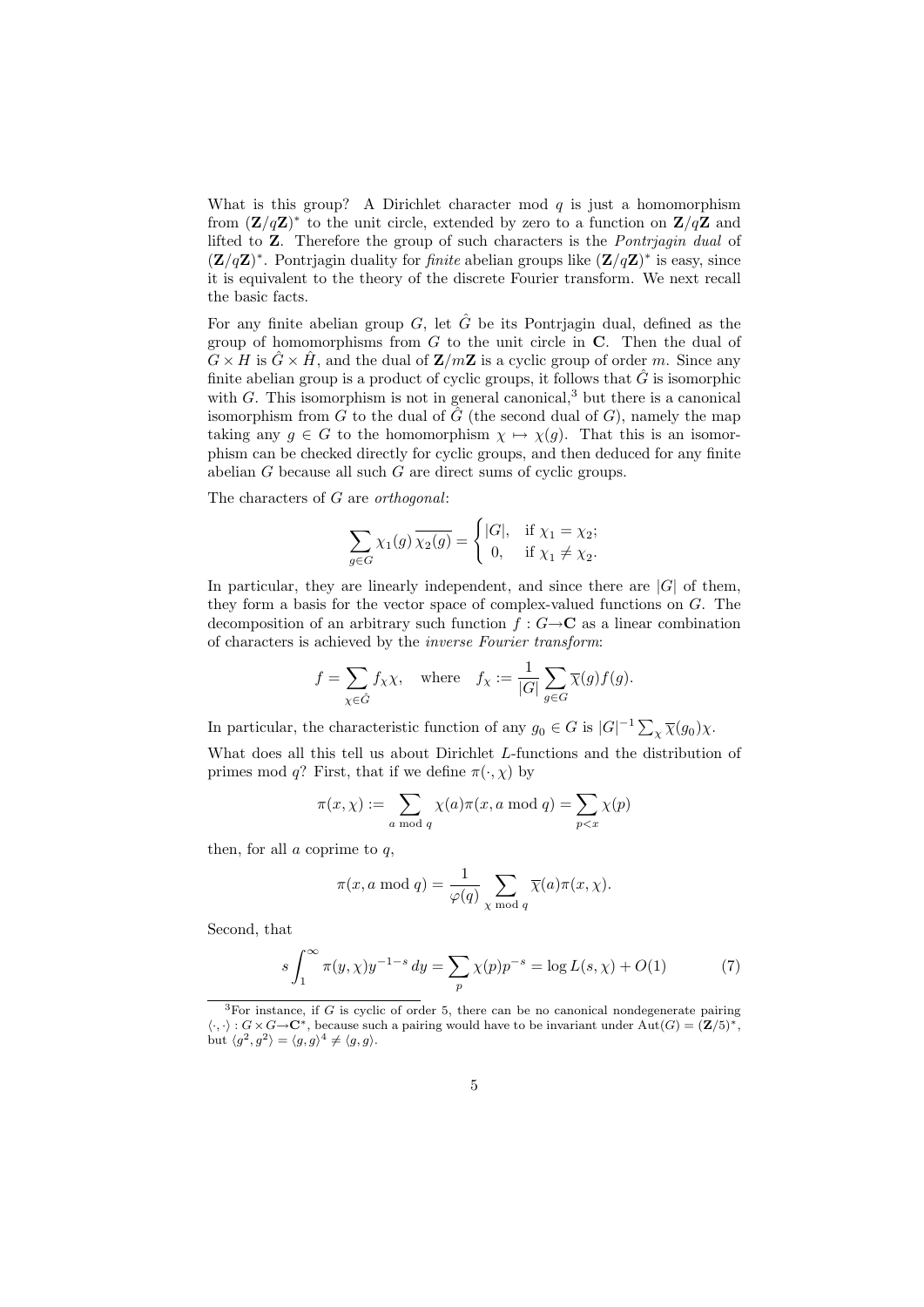for  $1 \lt s \leq 2$ . This is again obtained by taking logarithms in the Euler product (5). The Euler product shows that  $L(s, \chi) \neq 0$  for  $s > 1$ ; if  $\chi$  is complex, "log  $L(s, \chi)$ " means the branch of the logarithm that approaches 0 as  $s \to \infty$ .

For the behavior of  $L(s, \chi)$  near  $s = 1$ , we have:

**Lemma.** *i)* If  $\chi = \chi_0$  then  $\log L(s, \chi) = \log(1/(s-1)) + O(1)$  as  $s \to 1+.$ ii) For nontrivial  $\chi$ , the sum defining  $L(s, \chi)$  converges for  $s > 0$  and defines a continuous function on the positive reals.

*Proof*: (i) follows from (6), together with our estimate on  $\zeta(s)$  for  $s\rightarrow 1+$ . As for (ii), as a special case of character orthogonality we have  $\sum_{a \bmod q} \chi(a) = 0$ , so  $S_{\chi}(x) := \sum_{0 \le n \le x} \chi(n)$  is a bounded function of x. Hence (for large  $M, N \notin \mathbb{Z}^4$ )

$$
\sum_{M < n < N} \frac{\chi(n)}{n^s} = \int_M^N y^{-s} \, dS_\chi(y) = S_\chi(y) y^{-s} \Big|_M^N + s \int_M^N y^{-1-s} S_\chi(y) \, dy
$$
\n
$$
\ll_\chi M^{-s} + N^{-s},
$$

which for fixed  $s > 0$  tends to zero as  $M, N \to \infty$ . Thus the sum  $\sum_{n=1}^{\infty} \chi(n) n^{-s}$ converges. Moreover, for any  $s_0 > 0$ , the convergence is uniform in  $s \geq s_0$ . Hence  $\sum_{n=1}^{\infty} \chi(n) n^{-s}$  is the uniform limit of continuous functions  $\sum_{n=1}^{N} \chi(n) n^{-s}$ , and is therefore a continuous function on  $(0, \infty)$ , as claimed.  $\square$ 

From (7) we see that the crucial question is whether  $L(1, \chi)$  is nonzero for  $\chi \neq \chi_0$ : the right-hand side is  $O(1)$  if  $L(1,\chi) \neq 0$  but  $\leq -\log(1/(s-1)) + O(1)$ if  $L(1,\chi) = 0$  (since  $L(s,\chi)$  is differentiable at  $s = 1$ ). Our experience with small  $q$ , and our expectation that the primes should not favor one congruence class in  $(\mathbf{Z}/q\mathbf{Z})^*$  over another, both suggest that  $L(1,\chi)$  will not vanish. This is true, and can be checked in any given case by a finite computation; but our methods thus far do not let us prove it in general (try doing it for  $\chi = (\cdot/67)$ ) or  $(\cdot/163)!$ . For the time being, then, we can obtain only a conditional result:

**Proposition.** Assume that  $L(1, \chi) \neq 0$  for all nontrivial characters  $\chi$  mod q. Then Dirichlet's theorem holds for all arithmetic progressions mod q.

*Proof*: For each  $a \in (\mathbf{Z}/q\mathbf{Z})^*$ , multiply (7) by  $\overline{\chi}(a)$ , and average over  $\chi$  to obtain

$$
\sum_{p \equiv a \bmod q} p^{-s} = \frac{1}{\varphi(q)} \sum_{\chi} \overline{\chi}(a) \log L(s, \chi) + O(1) = \frac{1}{\varphi(q)} \log \frac{1}{s-1} + O(1)
$$

for  $1 < s \leq 2$ , since  $\chi_0$  contributes  $\chi_0(a) \log \zeta(s) + O(1) = \log \frac{1}{s-1} + O(1)$  to the sum, while the other terms remain bounded by hypothesis. Thus the primes congruent to a mod q have logarithmic density  $1/\varphi(q)$ , as claimed.

In fact the nonvanishing of  $L(1, \chi)$  was proved by Dirichlet, who thus established his celebrated theorem on primes in arithmetic progressions. At least three

<sup>&</sup>lt;sup>4</sup>We require that  $M, N \notin \mathbf{Z}$  to avoid the distraction of whether the Riemann-Stieltjes integral  $\int_M^N y^{-s} dS_\chi(y)$  includes the terms with  $n = M$  or  $n = N$  in the sum.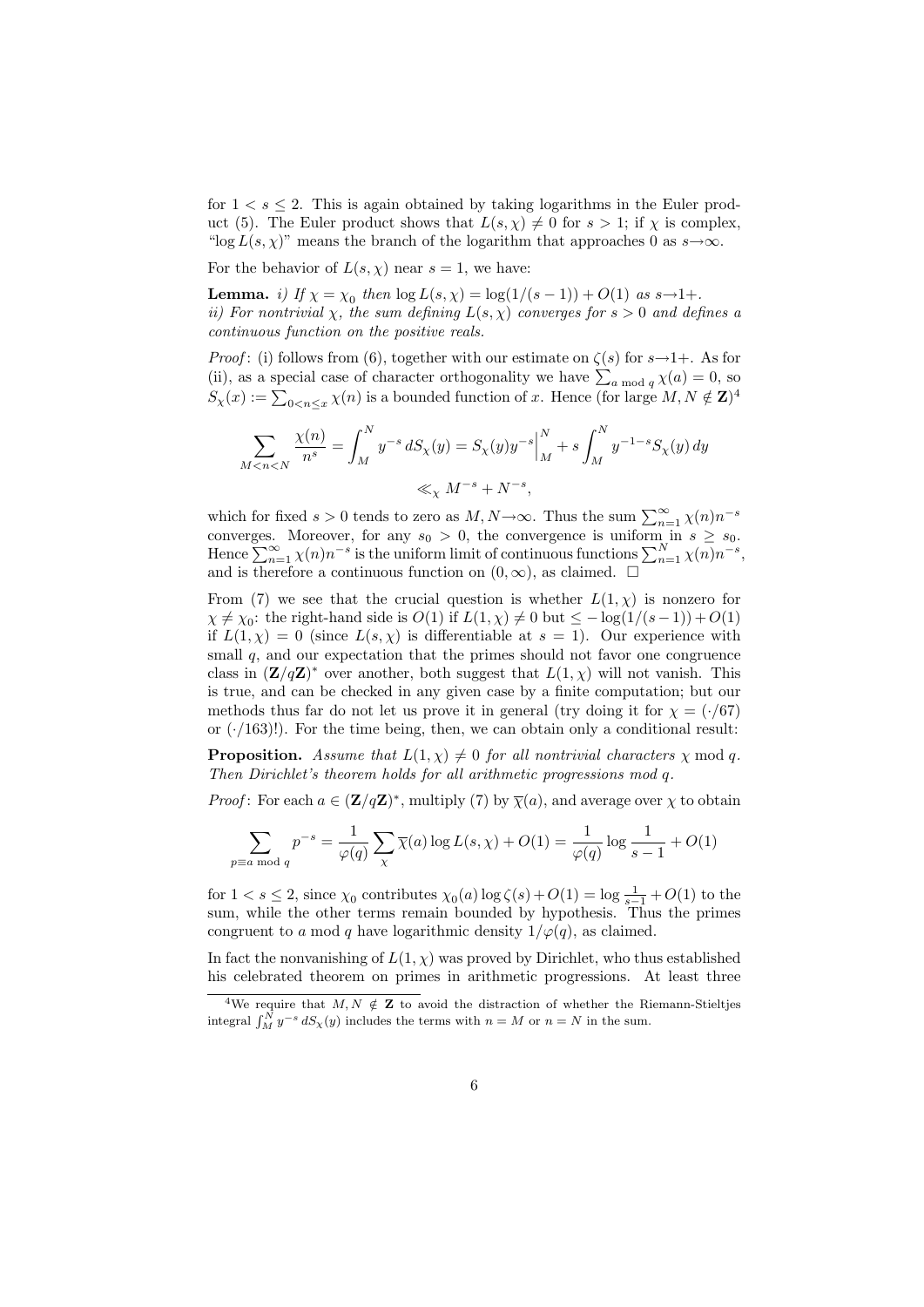proofs are now known. These three proofs all start with the product of the L-functions associated to all  $\varphi(q)$  Dirichlet characters mod q:

$$
\prod_{\chi \bmod q} L(s, \chi) = \prod_p \left( \prod_{\chi \bmod q} (1 - \chi(p)p^{-s}) \right)^{-1}
$$

The inner product can be evaluated with the following cyclotomic identity: Let G be a finite abelian group and  $g \in G$  an element of order m. Then

$$
\prod_{\chi \in \hat{G}} (1 - \chi(g)z) = (1 - z^m)^{|G|/m}
$$
 (8)

.

hold identically for all z.

The identity is an easy consequence of the factorization of  $1 - z<sup>m</sup>$  together with the fact that any character of a subgroup  $H \subseteq G$  extends in  $[G : H]$  ways to a character of G (in our case H will be the cyclic subgroup generated by  $g$ ).

Let  $m_p$ , then, be the multiplicative order of p mod q (for all but the finitely many primes p dividing q). Then we get

$$
\prod_{\chi \bmod q} L(s, \chi) = \prod_{p \nmid q} (1 - p^{-m_p s})^{-\varphi(q)/m_p}.
$$
\n(9)

The left-hand side contains the factor  $L(s, \chi_0)$ , which is  $C/(s-1) + O(1)$  as s $\rightarrow$ 1+ for some  $C > 0$  [in fact  $C = \varphi(q)/q$ ]. Since the remaining factors are differentiable at  $s = 1$ , if any of them were to vanish there the product would remain bounded as  $s \rightarrow 1+$ . So we must show that this cannot happen.

Dirichlet's original approach was to observe that (9) is, up to a few factors  $1-p^{-ms}$  with  $p|q$ , the "zeta function of the cyclotomic number field  $\mathbf{Q}(e^{2\pi i/q})$ ". He then proved that the zeta function  $\zeta_K(s)$  of any number field K is ~  $C/(s-1)$ as  $s \rightarrow 1+$  for some positive constant C (and gave an exact formula for C, which includes the class number of  $K$  and is thus called the "Dirichlet class number formula"). That is undoubtedly the best way to go about it — but it requires more algebraic number theory than I want to assume here. Fortunately there are at least two ad-hoc simplifications available.

The first is that we need only worry about real characters. If  $L(1, \chi) = 0$ then also  $L(1,\overline{\chi}) = 0$ . Hence if  $\chi \neq \overline{\chi}$  but  $L(1,\chi) = 0$  then there are at least two factors in the left-hand side of (9) that vanish at  $s = 1$ ; since they are differentiable there, the product would not only be bounded as  $s \rightarrow 1+$ , but approach zero there — which is impossible because the right-hand side is  $> 1$  for all  $s > 1$ . But if  $\chi$  is a real character then  $L(s, \chi_0) L(s, \chi)$  is (again within a few factors  $1 - n^{-s}$  of) the L-function of a quadratic number field. Developing the algebraic number theory of quadratic number fields takes considerably less work than is needed for the full Dirichlet class number formula, and if we only want to get unboundedness as  $s \rightarrow 1+$  it is even easier — for instance, if  $\chi(-1) = -1$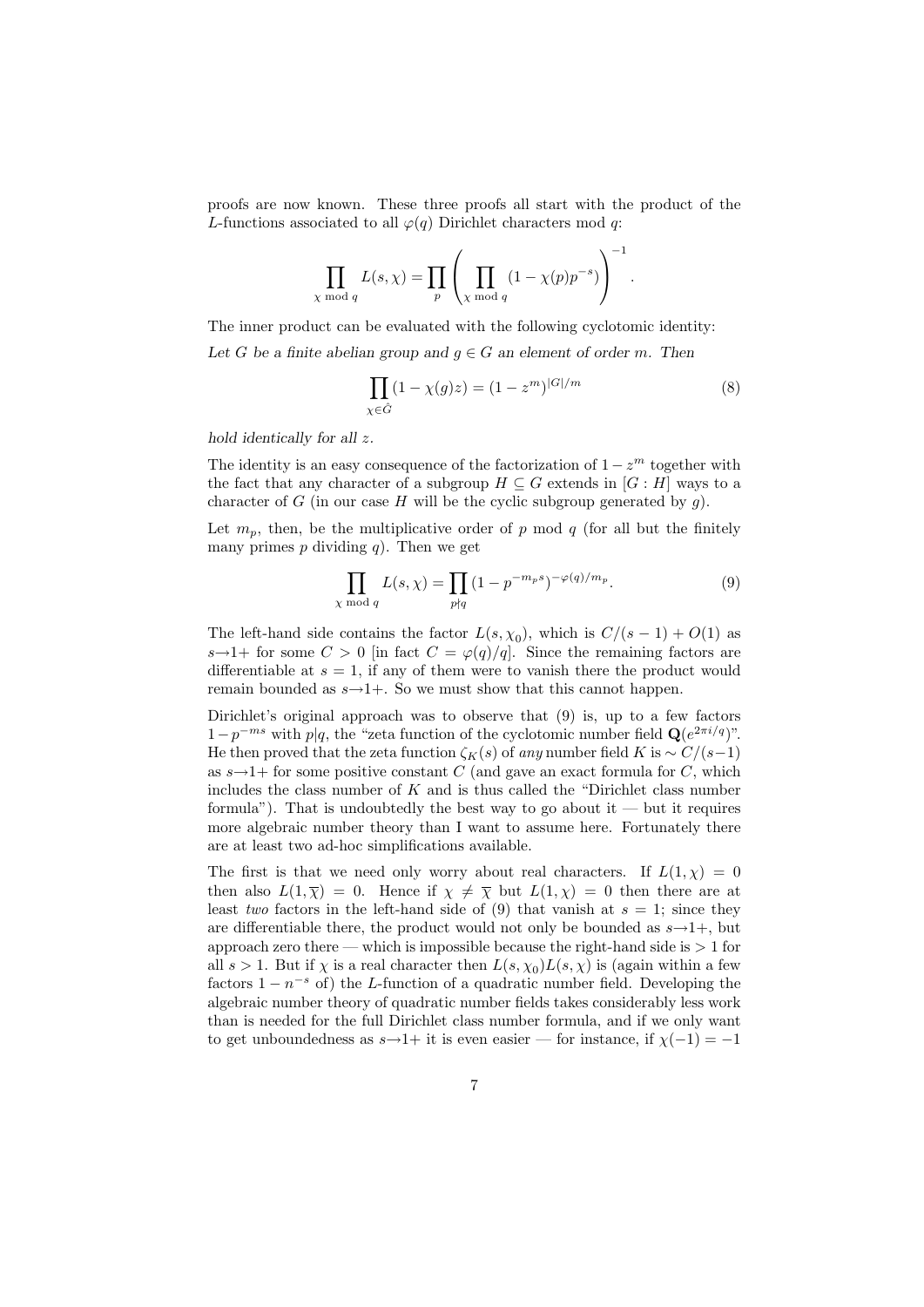then the right-hand side of (9) is dominated by the zeta function of a binary quadratic form, which is easily seen to be  $\gg 1/(s-1)$ . However, even this easier proof is beyond the scope of what I want to assume or fully develop in this class.

Fortunately there is a way to circumvent any  $\zeta_K$  beyond  $K = \mathbf{Q}$ , using the fact that the right-hand side of (9) also dominates the series  $\zeta(\varphi(q) \cdot s)$ , which diverges not at  $s = 1$  but at  $s = 1/\varphi(q)$ . Since this s is still positive, we can still get a proof of  $L(1, \chi) \neq 0$  from it, but only by appealing to the magic of complex analysis. We thus defer the proof until we have considered  $\zeta(s)$  and more generally  $L(s, \chi)$  as functions of a *complex* variable s, which we shall have to do anyway to obtain the Prime Number Theorem and results on the density (not just logarithmic density) of primes in arithmetic progressions.

## Remarks

Pontrjagin duals. The general setting for Pontrjagin duality is a locally compact abelian topological group  $G$ . The Pontriagin dual of such  $G$  is the group  $\hat{G}$  of continuous homomorphisms from G to the unit circle in C. (When G is finite, or more generally when  $G$  is discrete, continuity is automatic.) It is still true, but much harder to prove, that  $\tilde{G}$  is itself locally compact and that the natural map from  $G$  to the Pontriagin dual of  $G$  is an isomorphism. The two most familiar examples of a pair of Pontriagin-dual groups are  $G = \hat{G} = \mathbf{R}$  and  $\{G,\hat{G}\} = {\bf R/Z,Z}\},\$  where in both cases  $y \in \hat{G}$  corresponds to the homomorphism  $x \mapsto e^{2\pi i x y}$ . Two further examples are  $G = \hat{G} = \mathbf{Q}_p$  (the p-adic rationals, for some prime p), and  $\{G, \hat{G}\} = {\bf Q}_p/{\bf Z}_p, {\bf Z}_p\}$ , using the homomorphisms  $x \mapsto \exp(2\pi i \tilde{x} \tilde{y})$  where  $\tilde{x} \tilde{y}$  is any rational number of the form  $p^{\alpha} z$   $(\alpha, z \in \mathbf{Z})$ that is congruent to  $xy \mod 1$ .

As in the discrete case, Pontrjagin duality is used to write functions  $f: G \rightarrow \mathbb{C}$ as linear combinations of elements of  $\hat{G}$ , though in general one must replace finite sums by integrals with respect to Haar measure and place some integrability conditions on  $f$ , which leads to a much subtler and richer theory. For  $G = \hat{G} = \mathbf{R}$  and  $\{G, \hat{G}\} = \{\mathbf{R}/\mathbf{Z}, \mathbf{Z}\}\$ , this theory specializes to the study of the Fourier transform and Fourier series respectively. We shall use Fourier transforms and series several times in the sequel. Fourier analysis on p-adic numbers will not concern us here, but is an important tool in Tate's generalization of properties of  $\zeta(s)$  and  $L(s, \chi)$  to zeta and L functions of number fields.

Zeta functions of number fields. Let  $K$  be any number field (finite algebraic extension of  $\mathbf{Q}$ ), and  $O_K$  its ring of algebraic integers. The "zeta function"  $\zeta_K(s)$  is  $\sum_I |I|^{-s}$ , where I ranges over nonzero ideals of  $O_K$  and  $|I| = [O_K : I]$ is the norm of *I*. For instance,  $\zeta(s) = \zeta_{\mathbf{Q}}(s)$ , and if  $K = \mathbf{Q}[i]$  then  $\zeta_K(s) =$  $\frac{1}{4}\sum (m^2 + n^2)^{-s}$ , the sum extending over all  $(m, n) \in \mathbb{Z}^2$  other than  $(0, 0)$ . The relation between the product (9) and the zeta function of  $\mathbf{Q}(e^{2\pi i/q})$  can be made more precise: if we replace each  $\chi$  by its underlying primitive character (see the Exercises), the product is exactly the zeta function of that cyclotomic number field. Similarly, for any quadratic field  $K$  there is a primitive Dirichlet character  $\chi$  such that  $\zeta_K(s) = \zeta(s)L(s,\chi)$ . These are the prototypical examples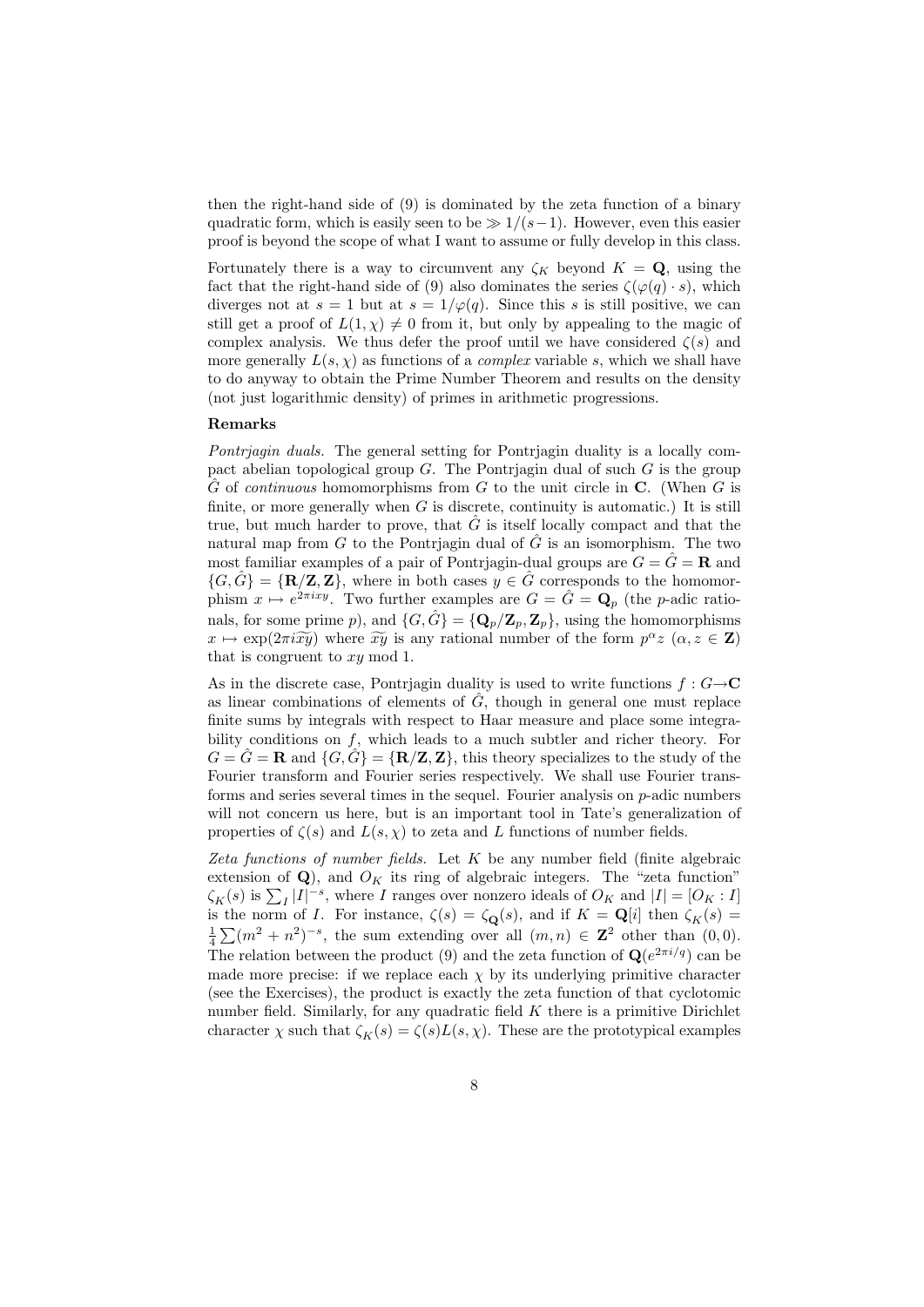of the factorization of a zeta function as a product of Artin L-functions; the fact that the "Artin L-functions" for 1-dimensional representations of  $Gal(\mathbf{Q}/\mathbf{Q})$  are Dirichlet series is a prototype for class field theory. Dirichlet's theorem in turn generalizes to the Cebotarev density theorem. These theorems all require more algebraic machinery than the results we shall obtain using only the Riemann zeta function and Dirichlet L-functions, but much the same analytic methods. Therefore we shall not develop them further in Math 229.

## Exercises

Concerning density:

1. If P is an infinite set of integers, the *(natural) density* of any subset  $S \subseteq P$  is

$$
\lim_{x \to \infty} \# \{ n \in S : n < x \} / \# \{ n \in P : n < x \},
$$

if the limit exists. Check that this satisfies the same properties we noted for the logarithmic density (density of subsets, disjoint unions, etc.). Show that if  $\sum_{n\in P} 1/n$  diverges and  $S \subset P$  has density  $\delta$  in P then it also has logarithmic density  $\delta$  in P. (Use partial summation to write  $\sum_{n\in S} n^{-s}$  as an integral involving  $\#\{n \in S : n < x\}$ .) If P is the set of natural numbers and  $S_d$  $(d = 1, 2, \ldots, 9)$  is the subset consisting of integers whose first decimal digit is d, show that  $S_d$  has logarithmic density  $\log_{10}(1+\frac{1}{d})$  in P but no natural density. Does every set of natural numbers have a logarithmic density?

While not every set with a logarithmic density has a natural density, we shall see that the primes congruent to a mod q do have natural density  $1/\varphi(q)$  in the primes. As for the sets  $S_d$ , their logarithmic densities are consistent with "Benford's Law", the observation that in many naturally occurring "random numbers" the initial digit  $d$ occurs with frequency  $\log_{10}(1+\frac{1}{d})$ , rather than 1/9 as one might expect.

Concerning Euler products:

2. One may associate to any sequence  $(a_1, a_2, a_3, \ldots)$  of complex numbers a Dirichlet series  $L(s) = \sum_{n=1}^{\infty} a_n n^{-s}$ , which converges absolutely in some right half-plane  $s > s_0$  if  $a_n \ll n^{s_0-1}$ . Show that  $L(s)$  has an Euler product

$$
L(s) = \prod_{p} \left( \sum_{c=0}^{\infty} \frac{a_{p^c}}{p^{cs}} \right)
$$

if and only if  $a_{mn} = a_m a_n$  for any m, n such that  $gcd(m, n) = 1$ . (Such functions  $n \mapsto a_n$  are called "multiplicative". Note that necessarily  $a_1 = 1$  if  $\{a_n\}$  is multiplicative.)

3. Let  $f(s)$  be the sum of  $n^{-s}$  over squarefree positive integers n. Express  $f(s)$ in terms of the zeta function, and evaluate  $f(2)$ . Given k, what is the coefficient of  $n^{-s}$  in the Dirichlet series for  $\zeta(s-k)$ , or  $\zeta(s)\zeta(s-k)$ ?

4. Find  $a_1, a_2, \ldots$  such that  $\sum_p p^{-s} = \sum_{n=1}^{\infty} a_n \log \zeta(ns)$  for all  $s > 1$ . Use this (and a computer package that knows about  $\zeta(2n)$  and high-precision arithmetic)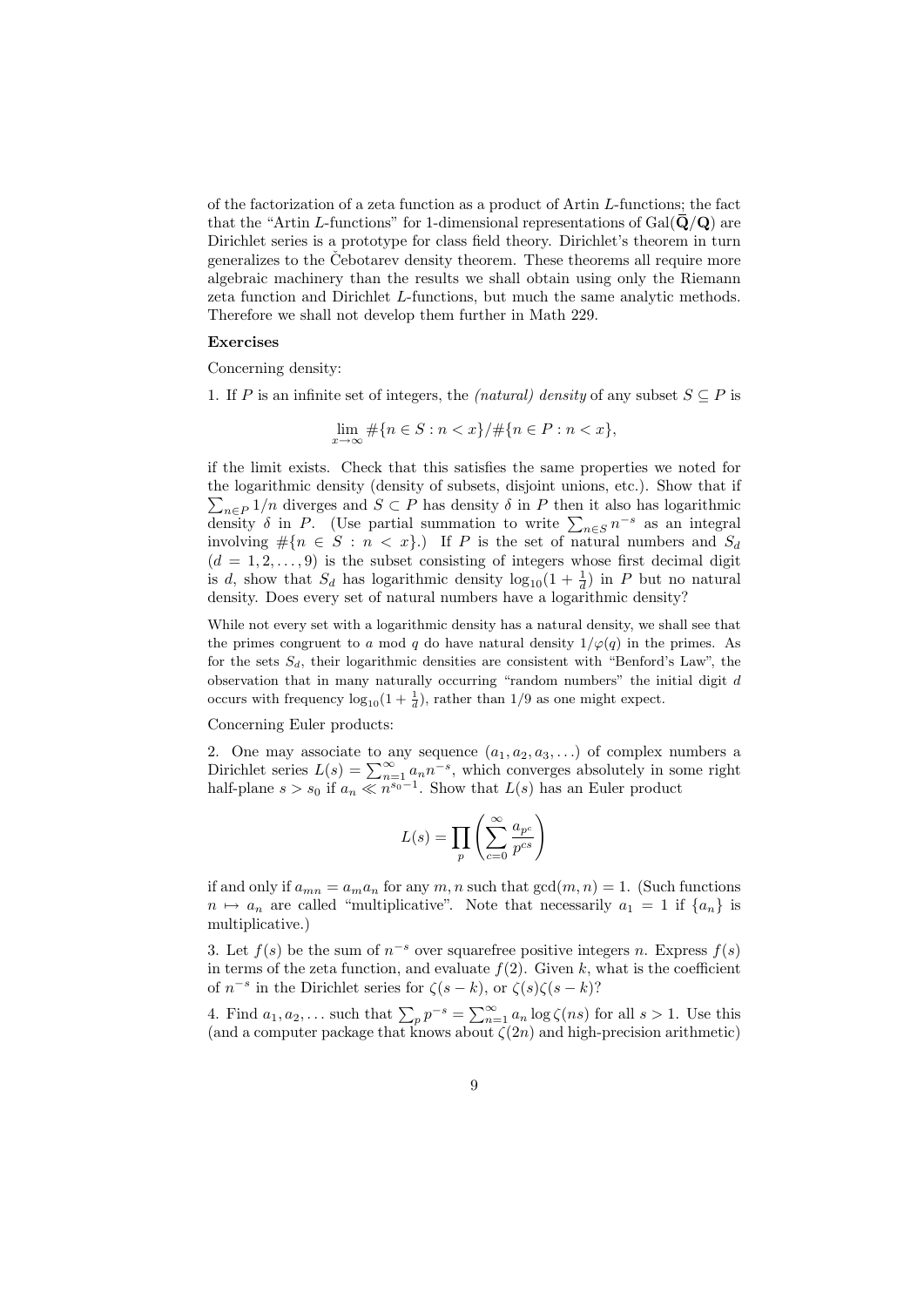to calculate that

$$
\sum_{p} \frac{1}{p^2} = 0.45224742004106549850654336483224793417323...
$$

Note that this is much greater accuracy than we could reasonably expect to reach by summing the series directly. We shall see that this trick can be adapted to efficiently compute  $\sum_{p} f(p)$  for many natural choices of f.

Concerning Pontrjagin duality:

5. Show that to any homomorphism  $\alpha : H \rightarrow G$  between finite abelian groups there is a canonically associated homomorphism  $\hat{\alpha}$  :  $\hat{G} \rightarrow \hat{H}$  in the opposite direction between their Pontriagin duals. Check that  $\alpha$  is the dual of  $\hat{\alpha}$  (under the canonical identification of G and H with the duals of  $\hat{G}, \hat{H}$ , and that if  $\beta$ is a homomorphism from  $G$  to a finite abelian group  $K$  then the dual of the composite homomorphism  $\beta \circ \alpha : H \to K$  is  $\hat{\alpha} \circ \hat{\beta}$ . Prove that  $\text{im}(\alpha) = \text{ker}(\beta)$  if and only if  $\text{im}(\hat{\beta}) = \text{ker}(\hat{\alpha})$ .

In particular, if  $H\rightarrow G$  is an injection, it follows (by taking  $\beta$  to be the quotient map  $G\rightarrow G/\alpha(H)$ ) that the restriction map  $\hat{\alpha}: \hat{G}\rightarrow\hat{H}$  is a surjection; this was used to prove the cyclotomic identity (8). An adherent of the categorical imperative would summarize this exercise, together with the easy observations that  $\widehat{id} = id$  (when  $G = H$ ) and  $\hat{0} = 0$ , by saying that Pontrjagin duality is an "exact contravariant functor on the category of finite abelian groups".

Concerning Dirichlet characters:

6. Show that the integers  $q$  modulo which all the Dirichlet characters are real (take on only the values  $(0, \pm 1)$ ) are precisely 24 and its factors. Show that every real Dirichlet character is of the form  $\chi_0 \psi \prod_{l \in S} (\cdot / l)$ , where  $\chi_0$  is the trivial character,  $\psi = \chi_4^{\epsilon_4} \chi_8^{\epsilon_8}$  for some  $\epsilon_4, \epsilon_8 \in \{0, 1\}$ , and S is a (possibly empty) finite set S of odd primes.

7. Let  $\chi_0$  be the trivial character mod q, and let  $q_1$  be some factor of q. For any character  $\chi_1 \mod q_1$  there is a character  $\chi \mod q$  defined by  $\chi = \chi_0 \chi_1$ . Express  $L(s, \chi)$  in terms of  $L(s, \chi_1)$ . Conclude that  $L(1, \chi) \neq 0$  if and only if  $L(1, \chi_1) \neq 0.$ 

8. A character mod  $q$  that cannot be obtained in this way from any character mod a *proper* factor  $q_1|q$  (a factor other than q itself) is called *primitive*. Show that any Dirichlet character  $\chi$  comes from a unique primitive character  $\chi_1$ . [The modulus of this  $\chi_1$  is called the *conductor* of  $\chi$ .] Show that the number of primitive characters mod n is  $n \prod_{p|n} \alpha_p$ , where  $\alpha_p = (p-1)/p^2$  if  $p^2|n$  and  $(p-2)/p$  if p||n. NB there are no primitive characters mod n when  $2||n$ .

The notation  $p^f \| n$  means that  $p^f$  divides n "exactly"; that is,  $p^f | n$  but  $p^{f+1}$  does not divide *n*. Equivalently, the *p*-valuation of *n* is  $f$ .

9. Deduce the fact that for any q there is at most one nontrivial character  $\chi$ mod q such that  $L(1, \chi) = 0$ , as a consequence of (7) together with the fact that  $\pi(x, a \mod q) > 0$  for all  $x, a, q$ . [In the final analysis, this is not much different